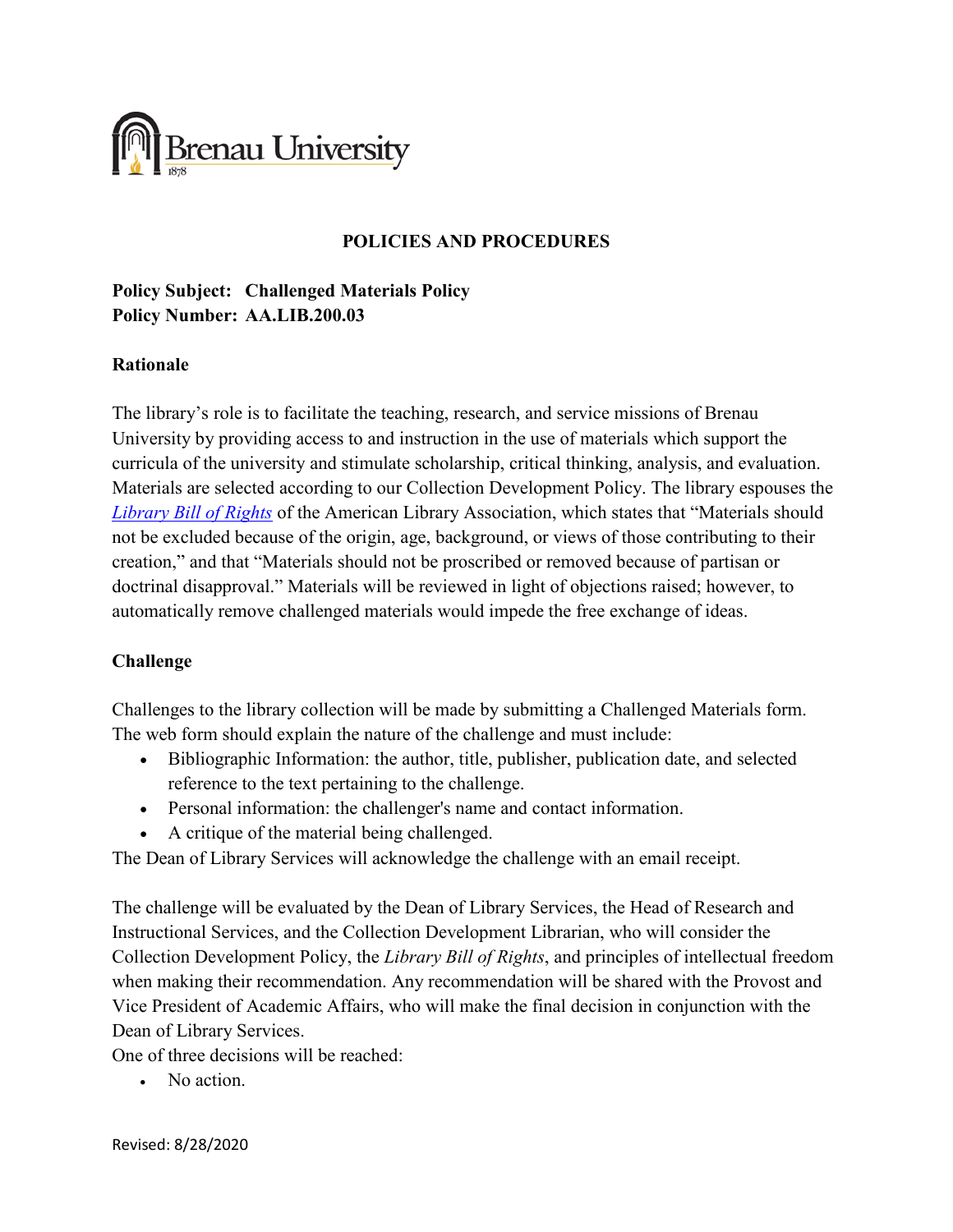- The library will strengthen its holdings in the subject area of the challenge to ensure a balanced collection.
- The challenged material may be removed from the collection.

The challenger will then be notified by the Dean of Library Services of the decision and disposition by email.